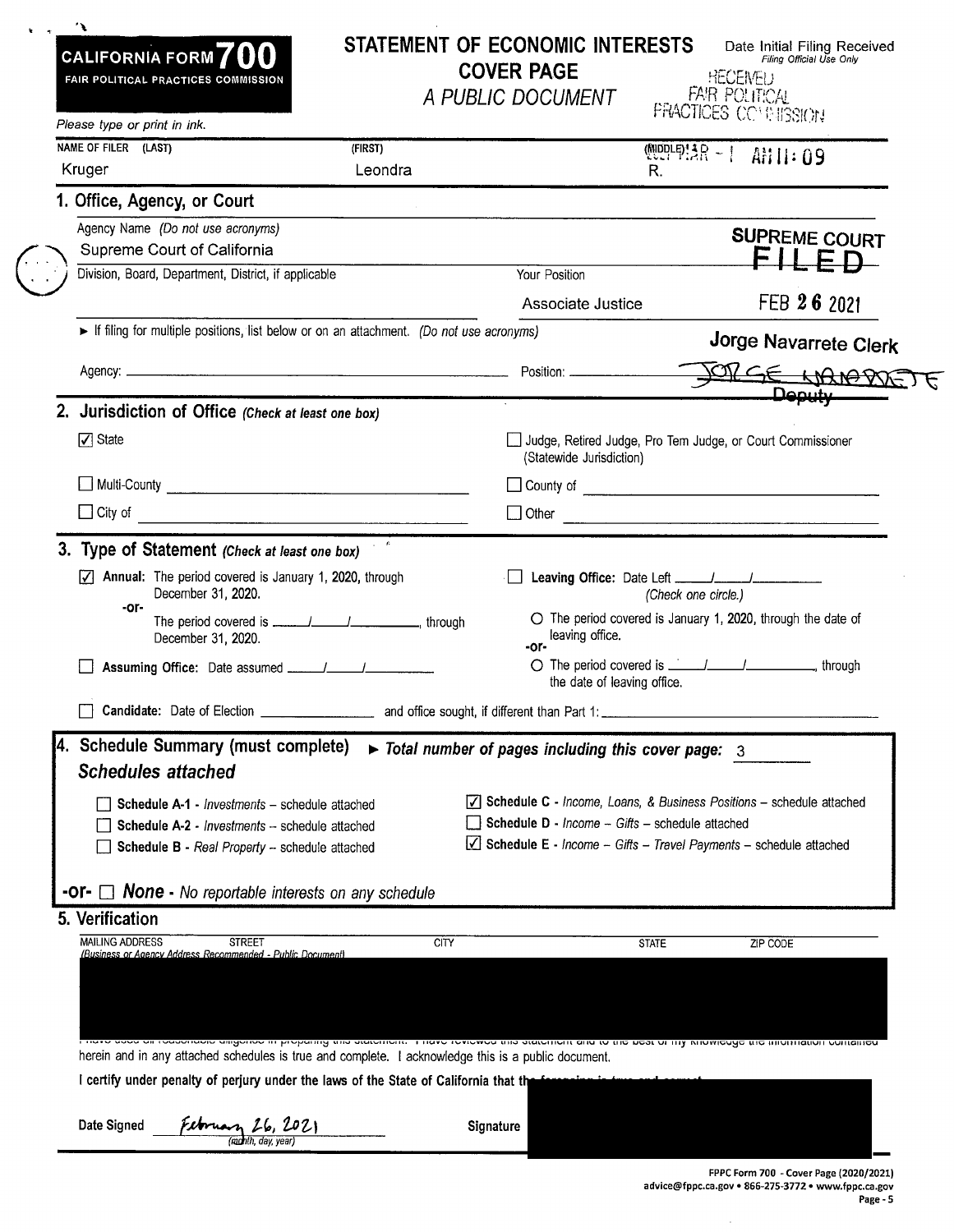## **SCHEDULE C Income, Loans, & Business Positions**

 $\Delta$ 

 $\mathbf{v}$ 

(Other than Gifts and Travel Payments)

**CALIFORNIA FORM 700**  FAIR POLITICAL PRACTICES COMMISSION

Name

Leondra R. Kruger

| <b>1. INCOME RECEIVED</b>                                                                                                  | 1. INCOME RECEIVED                                                                                                                                                                                                                                                                                                                                                |  |  |
|----------------------------------------------------------------------------------------------------------------------------|-------------------------------------------------------------------------------------------------------------------------------------------------------------------------------------------------------------------------------------------------------------------------------------------------------------------------------------------------------------------|--|--|
| NAME OF SOURCE OF INCOME                                                                                                   | NAME OF SOURCE OF INCOME                                                                                                                                                                                                                                                                                                                                          |  |  |
| Jenner & Block                                                                                                             |                                                                                                                                                                                                                                                                                                                                                                   |  |  |
| ADDRESS (Business Address Acceptable)                                                                                      | ADDRESS (Business Address Acceptable)                                                                                                                                                                                                                                                                                                                             |  |  |
| 633 W. 5th St., Ste 3600, Los Angeles, CA 90071                                                                            |                                                                                                                                                                                                                                                                                                                                                                   |  |  |
| BUSINESS ACTIVITY, IF ANY, OF SOURCE                                                                                       | BUSINESS ACTIVITY, IF ANY, OF SOURCE                                                                                                                                                                                                                                                                                                                              |  |  |
| Law Firm                                                                                                                   |                                                                                                                                                                                                                                                                                                                                                                   |  |  |
| YOUR BUSINESS POSITION                                                                                                     | YOUR BUSINESS POSITION                                                                                                                                                                                                                                                                                                                                            |  |  |
| No Income - Business Position Only<br><b>GROSS INCOME RECEIVED</b><br>∏ \$500 - \$1,000<br>\$1,001 - \$10,000              | <b>GROSS INCOME RECEIVED</b><br>No Income - Business Position Only<br>    \$500 - \$1,000<br>$$1,001 - $10,000$                                                                                                                                                                                                                                                   |  |  |
| 1\$10,001 - \$100,000<br>$\sqrt{ }$ OVER \$100,000                                                                         | $\Box$ \$10,001 - \$100,000<br>OVER \$100,000                                                                                                                                                                                                                                                                                                                     |  |  |
| CONSIDERATION FOR WHICH INCOME WAS RECEIVED                                                                                | CONSIDERATION FOR WHICH INCOME WAS RECEIVED                                                                                                                                                                                                                                                                                                                       |  |  |
| $\sqrt{\phantom{a}}$ Spouse's or registered domestic partner's income<br>  Salary<br>(For self-employed use Schedule A-2.) | Spouse's or registered domestic partner's income<br>│ Salary<br>(For self-employed use Schedule A-2.)                                                                                                                                                                                                                                                             |  |  |
| Partnership (Less than 10% ownership. For 10% or greater use<br>Schedule A-2.)                                             | Partnership (Less than 10% ownership. For 10% or greater use<br>Schedule A-2.)                                                                                                                                                                                                                                                                                    |  |  |
| Sale of ___________                                                                                                        | Sale of _____                                                                                                                                                                                                                                                                                                                                                     |  |  |
| (Real property, car, boat, etc.)                                                                                           | (Real property, car, boat, etc.)                                                                                                                                                                                                                                                                                                                                  |  |  |
| Loan repayment                                                                                                             | Loan repayment                                                                                                                                                                                                                                                                                                                                                    |  |  |
| Commission or<br>Rental Income, list each source of \$10,000 or more                                                       | Commission or<br>Rental Income, list each source of \$10,000 or more                                                                                                                                                                                                                                                                                              |  |  |
| (Describe)                                                                                                                 | (Describe)                                                                                                                                                                                                                                                                                                                                                        |  |  |
|                                                                                                                            | Other $\equiv$                                                                                                                                                                                                                                                                                                                                                    |  |  |
| (Describe)                                                                                                                 | (Describe)                                                                                                                                                                                                                                                                                                                                                        |  |  |
| 2. LOANS RECEIVED OR OUTSTANDING DURING THE REPORTING PERIOD                                                               |                                                                                                                                                                                                                                                                                                                                                                   |  |  |
| regular course of business must be disclosed as follows:                                                                   | You are not required to report loans from a commercial lending institution, or any indebtedness created as part of<br>a retail installment or credit card transaction, made in the lender's regular course of business on terms available<br>to members of the public without regard to your official status. Personal loans and loans received not in a lender's |  |  |
| NAME OF LENDER*                                                                                                            | <b>INTEREST RATE</b><br>TERM (Months/Years)                                                                                                                                                                                                                                                                                                                       |  |  |
|                                                                                                                            | −                                                                                                                                                                                                                                                                                                                                                                 |  |  |

|                                         | $\frac{9}{6}$<br>None        |  |  |
|-----------------------------------------|------------------------------|--|--|
| ADDRESS (Business Address Acceptable)   |                              |  |  |
|                                         | SECURITY FOR LOAN            |  |  |
| BUSINESS ACTIVITY, IF ANY, OF LENDER    | │ None<br>Personal residence |  |  |
| $\bullet$                               |                              |  |  |
| HIGHEST BALANCE DURING REPORTING PERIOD | Street address               |  |  |
| $\Box$ \$500 - \$1,000                  | City                         |  |  |
| $\Box$ \$1,001 - \$10,000               |                              |  |  |
| $\Box$ \$10,001 - \$100,000             | $\bullet$                    |  |  |
| $\Box$ OVER \$100,000                   | Other __________________     |  |  |
|                                         | (Describe)                   |  |  |
| Comments:                               |                              |  |  |

FPPC Form 700 - Schedule C **(2020/2021)**  advice@fppc.ca.gov• 866-275-3772 • www.fppc.ca.gov Page - 13